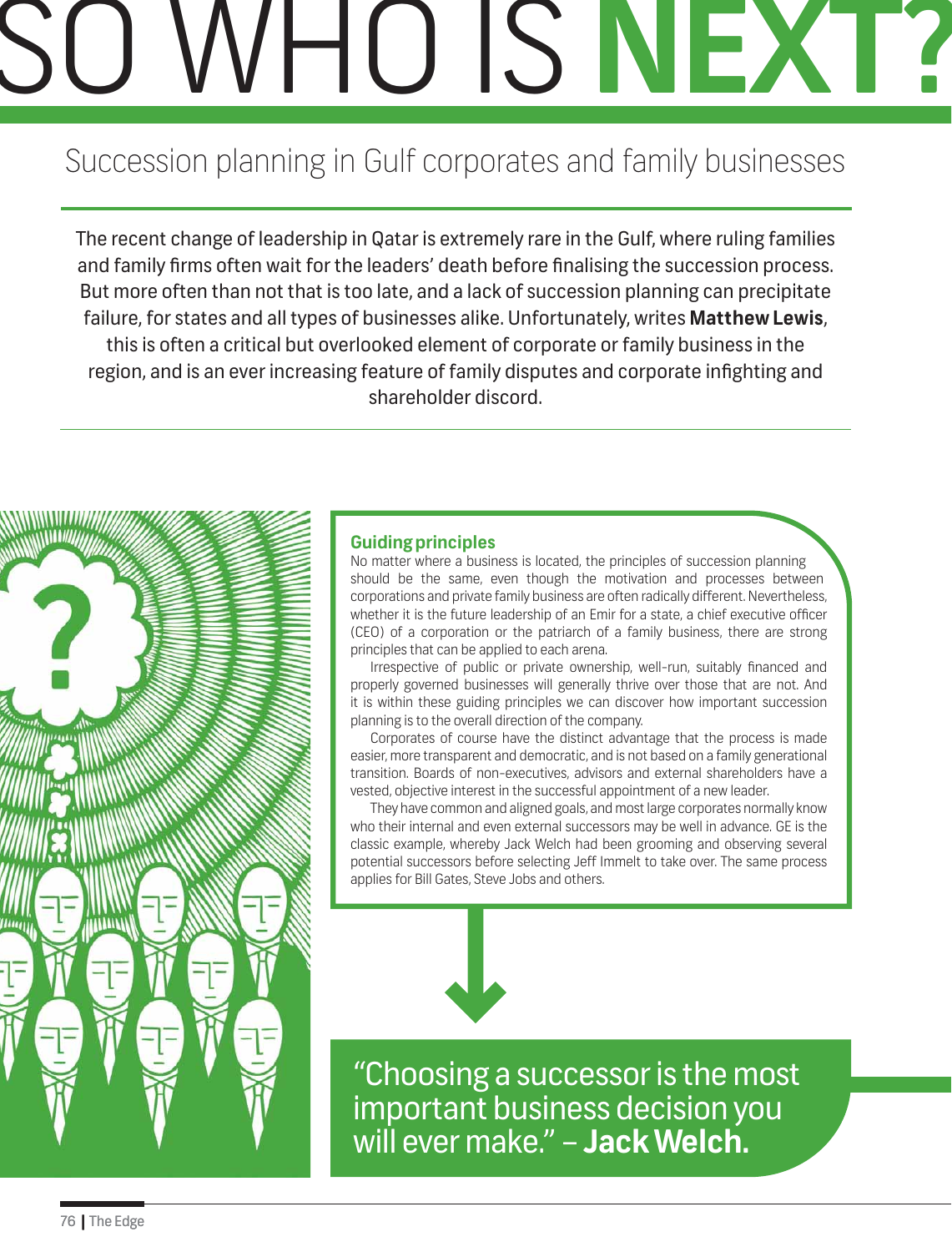## **Key pillars of corporate business success <br>
Succession planning**

SO WHO IS **NEXT?**

Strong financial management Corporate governance Excellent leadership Strategy

Wealth management Family code/family office Internal or external succession plan Future plan

For any organisation, the above considerations will play heavily in any senior succession planning. However, the way that corporates and family groups execute succession planning is determined by almost polar opposite influences:

#### **Fall or fly**

For family groups and private businesses, the topic of internal family succession planning is a highly sensitive area, and unfortunately second and third generation business failure is a familiar scenario among family groups that do not take it seriously. This can result in family feuds, court cases and potential business collapse.

To ensure the success of any senior succession planning exercise, it is essential that the company takes a proactive approach, having at least a process in place and ideally an identified and assessed list of potential successors.

The key word is continuity, which privately-owned businesses often overlook. They rarely evaluate the negative impact that uncertainty can bring when the overall direction, leadership and future of a business is unclear. Often the cost of no succession planning to a business is hidden and only reveals itself when least anticipated or welcome.

If there is no succession in place in a family business, they are likely to experience some or all of the following:

- The CEO exit or demise plunges the business into crisis. With no one at the helm, panic sets in and poor decisions are made or worse, none at all.
- Chaos creates instability among all senior management and staff.
- There is a lack of direction, strategy, clarity and resolution.
- • Customers will feel a lack of level of service and attention they expect.
- • Organisational infighting will ensue among family members and management as they jockey for position and power.
- Competition will prey on the business, customers and staff.
- • Eventually the business could shrink, fail, break up or be sold.

## **contrasting influence: Public versus private Corporate Private/family business**

#### **Global Corporation**

Logical Board driven Proactive Strategic Global talent pool Systems in place Market expectations Shareholder returns

#### **Regional Family Business**

Emotional Family-driven Reactive **Tactical** Local talent pool No systems Family expectations Family wealth



**Statistics show that second to third-generation business survival is** at most risk in the period of leadership transition.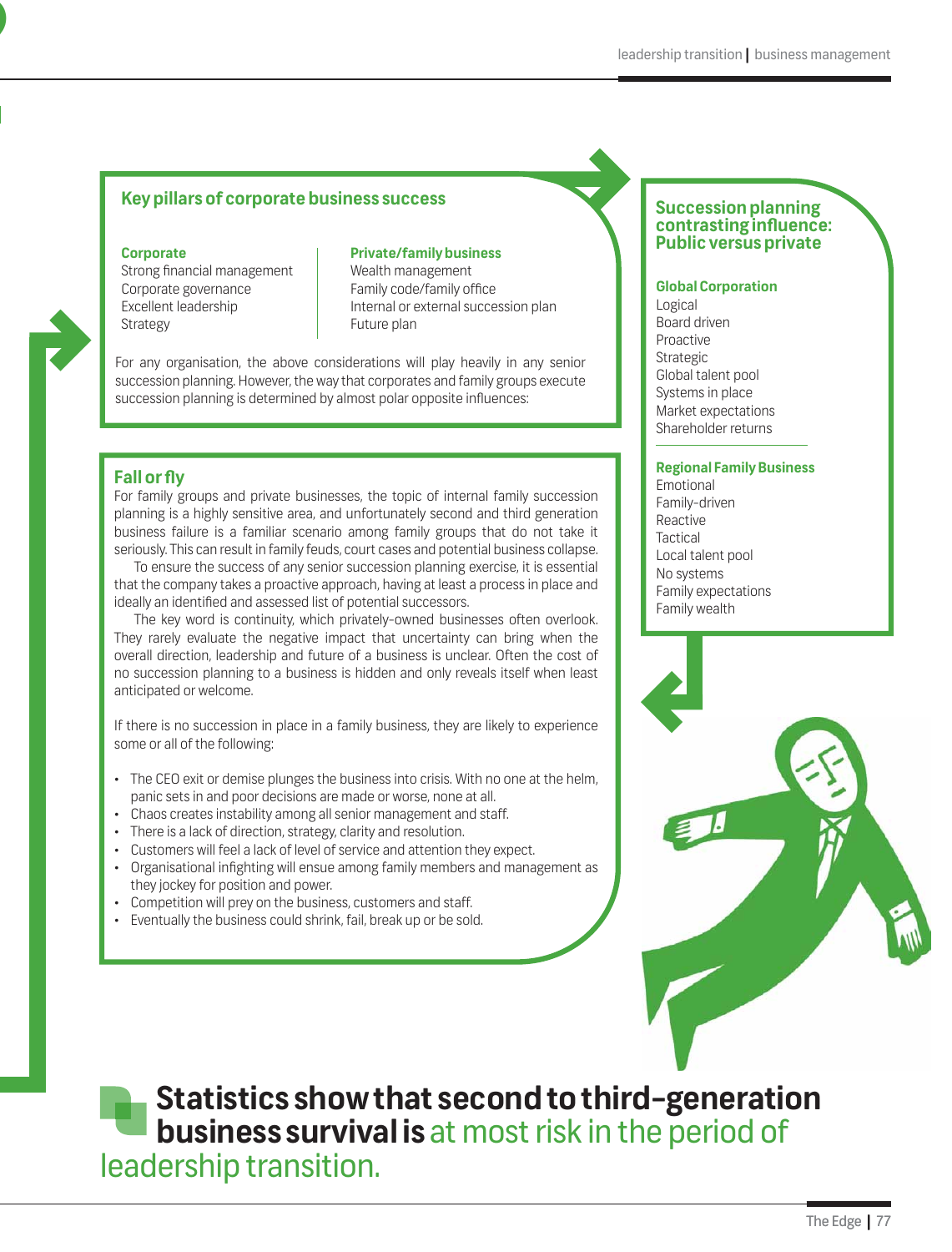"The lesson is that, No. 1, this management has to be at the highest class possible. No. 2, they have to have a succession plan." – **Prince Al Waleed bin Talal.**



### **Fail to plan, plan to fail**

In order to plan for the future, irrespective of the anticipated timing of change of leadership, companies should formally start to think about what the future may hold, and how the business should be run and by whom going forward, and design a process of dialogue to ensure that succession planning is always on the agenda. In order to achieve this, there are a number or proactive steps a business can take.

#### **Prior to need**

- **Talk about it** Discuss it in advance with the family, advisors, and consultants. Death is inevitable and guaranteed, business continuity is not.
- **Listen** What role do other family members expect or want, and listen equally to non-family members who do not have the same emotive agenda.
- **Watch** Identify who impresses you with their skills, commitment, and attitude.
- **Select** Agree on one or more internal successors, pay attention to their interests, motives, strengths and weaknesses and support them via internal and external development.
- **Appoint** Put in place an assessment process or an executive search process to identify and attract external alternatives that provide you with an independent opinion.

#### **Post appointment**

- **Prepare** Have them alongside you as long as possible working in the business, let them make decision, get involved, take the lead and set an example.
- **Delegate** Relinquish power, give them room early to lead and make mistakes.
- **Support** Stand by your decision, be a sounding board and not a father figure.
- **Guide** Coach, mentor and guide their decisions but don't undermine them.
- **Step Aside** Set a timeframe for your eventual exit, depart in dignity.

#### **Case studies**

Consider the two following examples of prominent family groups and how they have decided to implement a smooth succession plan either to the younger generation or to an externally appointed CEO.